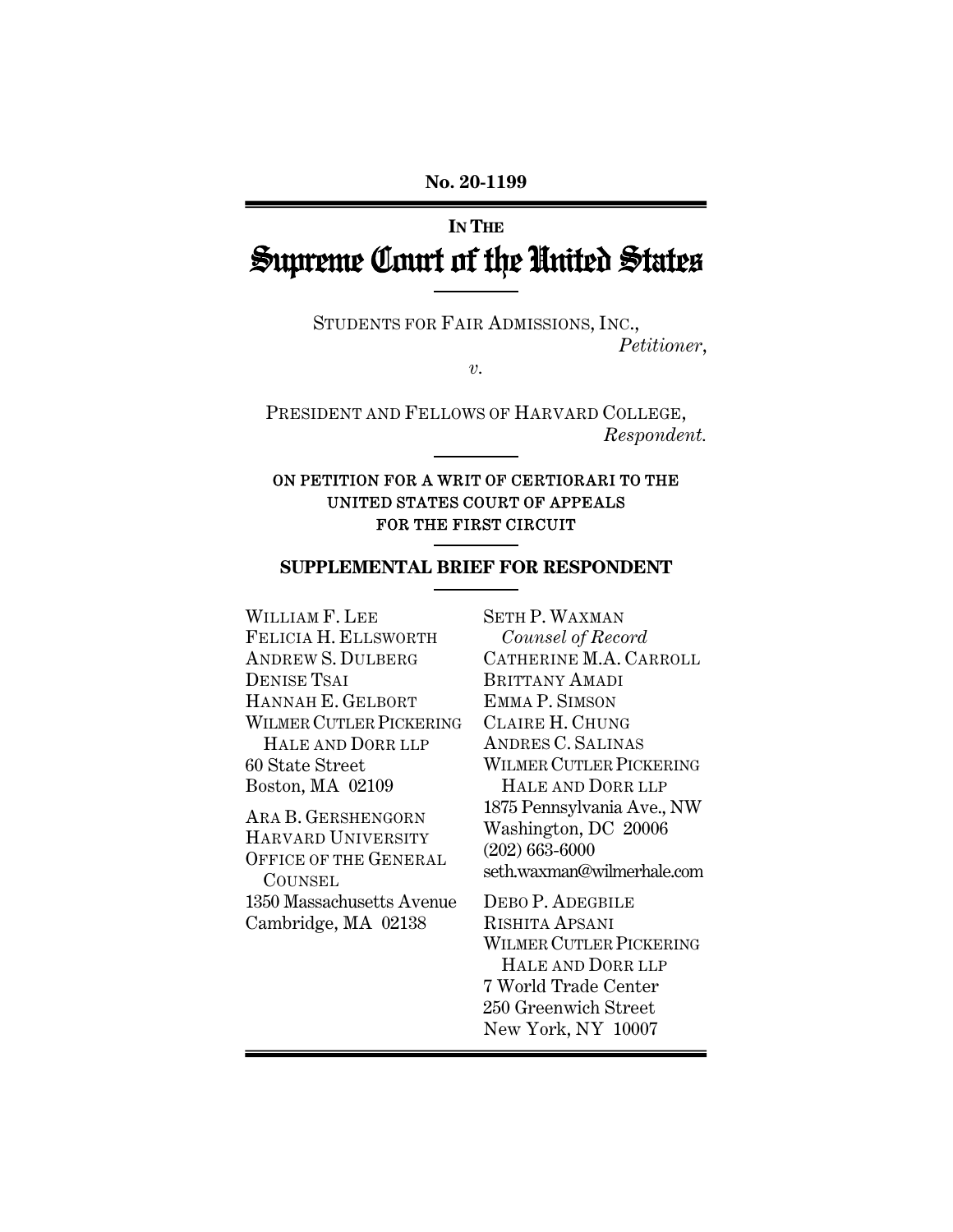## **TABLE OF CONTENTS**

|                                                                                                              | Page |
|--------------------------------------------------------------------------------------------------------------|------|
|                                                                                                              |      |
|                                                                                                              |      |
|                                                                                                              |      |
| THE UNITED STATES IS CORRECT THAT<br><b>SFFA SEEKS TO RELITIGATE THE</b><br>CONCURRENT FINDINGS OF TWO LOWER |      |
| II. THE UNITED STATES IS CORRECT THAT<br>THE COURT SHOULD NOT GRANT REVIEW                                   |      |
| III. THE UNITED STATES IS CORRECT THAT                                                                       |      |
|                                                                                                              |      |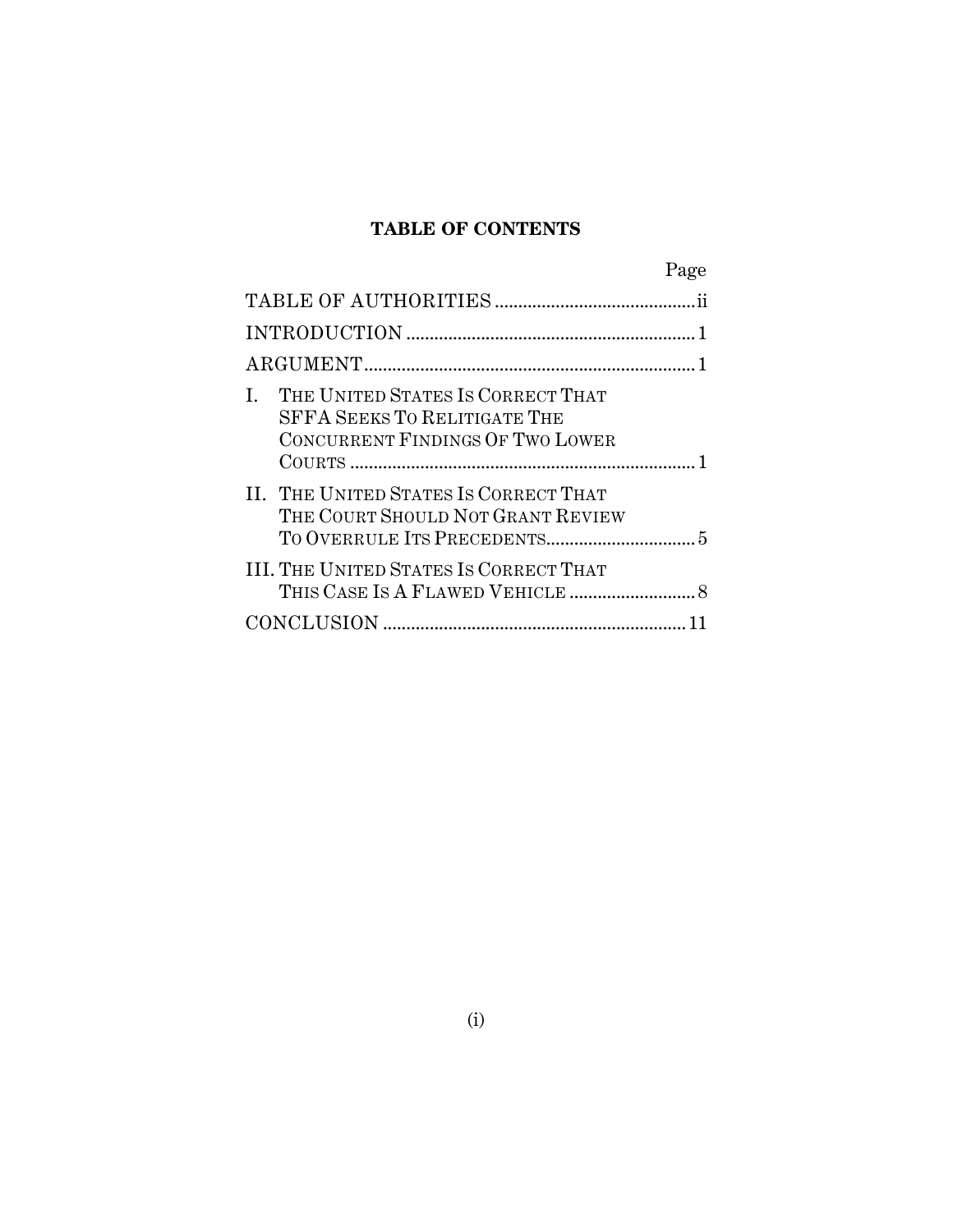## **TABLE OF AUTHORITIES**

## **CASES**

## Page(s)

| District of Columbia v. Heller, 554 U.S. 570                                                                                  |
|-------------------------------------------------------------------------------------------------------------------------------|
|                                                                                                                               |
| Fisher v. University of Texas at Austin,                                                                                      |
|                                                                                                                               |
| Grutter v. Bollinger, 539 U.S. 306 (2003)  1, 2, 3, 7                                                                         |
| Hollingsworth v. Perry, 570 U.S. 693 (2013) 10                                                                                |
| Hunt v. Washington State Apple Advertising<br>Commission, 432 U.S. 333 (1977)11                                               |
| International Union, Automobile, Aerospace &<br>Agricultural Implement Workers of<br>America v. Brock, 477 U.S. 274 (1986) 10 |
| Kimble v. Marvel Entertainment, LLC,                                                                                          |
|                                                                                                                               |
| Parents Involved in Community Schools v.<br>Seattle School District No. 1, 551 U.S. 701                                       |
| Regents of University of California v. Bakke,                                                                                 |
|                                                                                                                               |
|                                                                                                                               |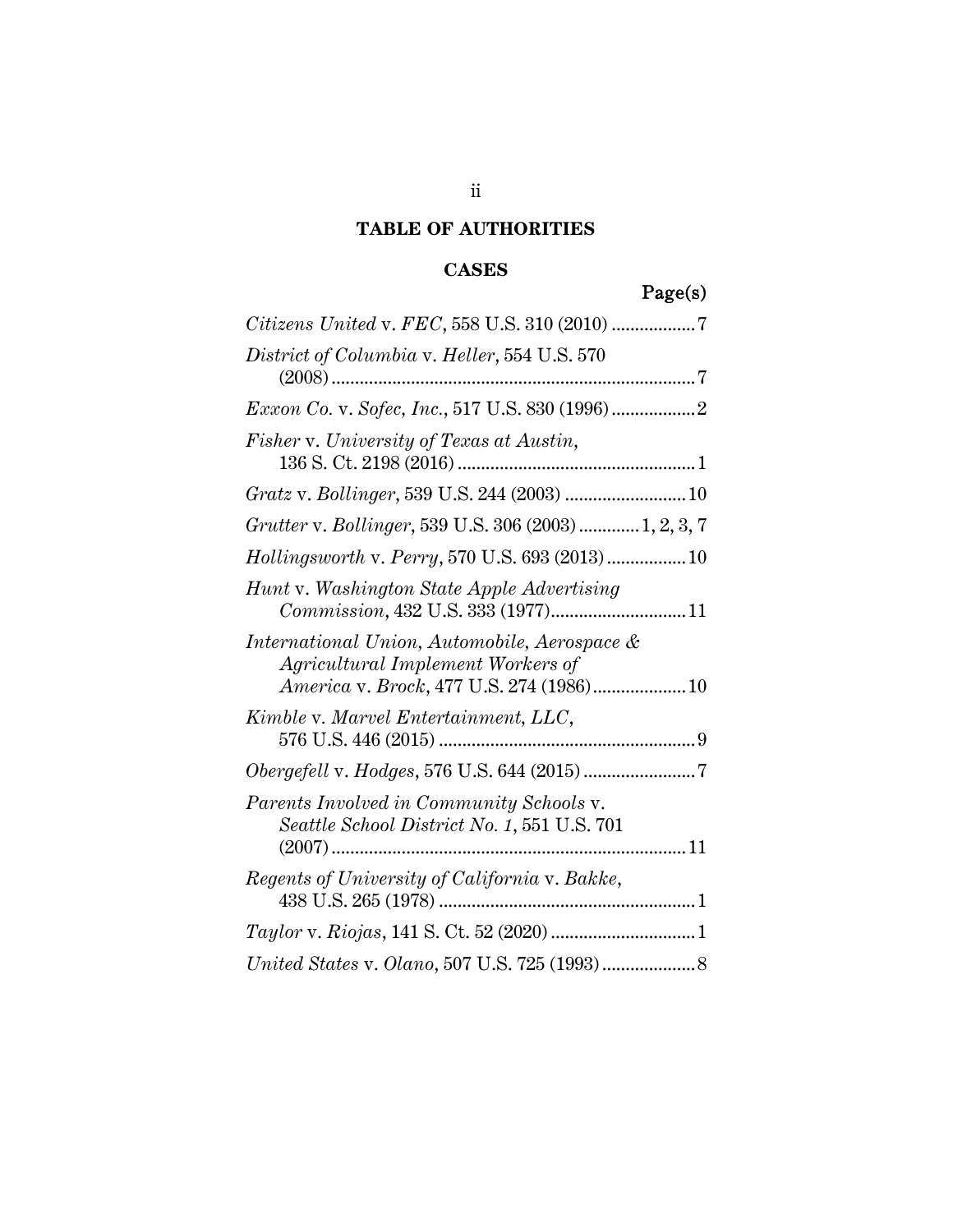#### **TABLE OF AUTHORITIES—Continued**

Page(s)

#### **DOCKETED CASES**

| Parents Involved in Community Schools v.  |  |
|-------------------------------------------|--|
| Seattle School District No. 1, No. 05-908 |  |
|                                           |  |

## **RULE PROVISIONS**

Sup. Ct. R. 10........................................................................ 1

## **OTHER AUTHORITIES**

| Carey, John M., et al., It's college admissions<br>season, and students are looking for<br>diverse campuses, Wash. Post (Apr. 14,                                                   |
|-------------------------------------------------------------------------------------------------------------------------------------------------------------------------------------|
| Carey, John M. & Yusaku Horiuchi, What do<br>college students really think about<br><i>diversity?</i> We asked., Wash. Post (July 5,<br>2016), https://tinyurl.com/mr3c2hsa<br>. 8  |
| PEW Research Center, Majorities of whites,<br>blacks and Hispanics say racial and ethnic<br>diversity is very good for the country (Apr.                                            |
| PEW Research Center, More than six-in-ten<br>say racial and ethnic diversity has a<br>positive impact on the country's culture<br>(Apr. 24, 2019), https://tinyurl.com/<br>2p9482tx |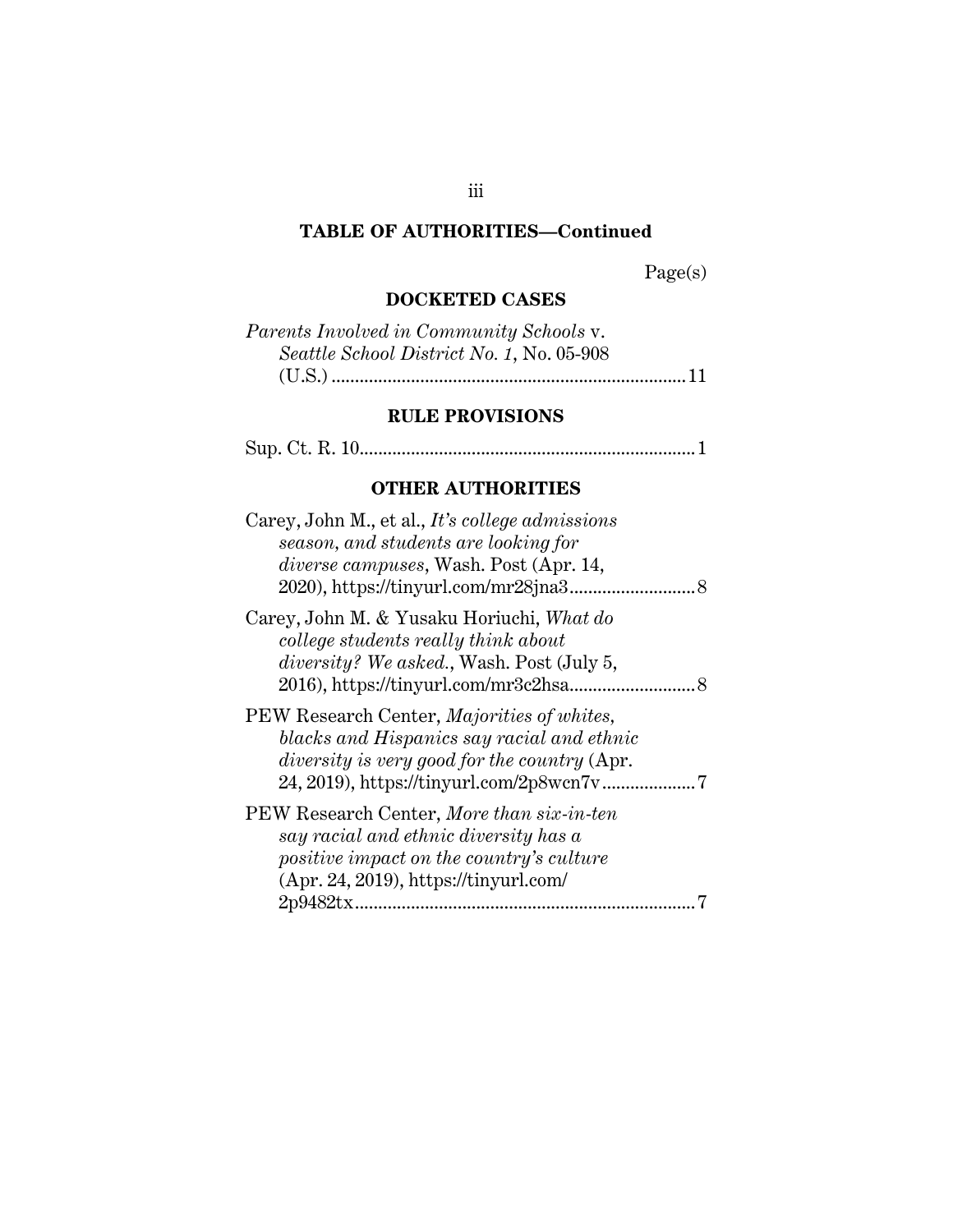#### **INTRODUCTION**

The United States is correct that this case satisfies none of this Court's certiorari standards. "[T]he court of appeals correctly applied this Court's precedents," its decision does not "conflict[] with any decision of another court of appeals," and SFFA's quest to relitigate the factual findings of two courts below is "'a quintessential example" of what this Court ""almost never review[s].'" U.S. Br. 9, 16 (quoting *Taylor* v. *Riojas*, 141 S. Ct. 52, 55 (2020) (Alito, J., concurring in the judgment)); *see also* Sup. Ct. R. 10. The government is also right (at 9) that this Court's decisions in *Regents of University of California* v. *Bakke*, 438 U.S. 265 (1978), *Grutter* v. *Bollinger*, 539 U.S. 306 (2003), and *Fisher* v. *University of Texas at Austin*, 136 S. Ct. 2198 (2016), correctly interpreted equal-protection principles and that "all traditional *stare decisis* factors—including the substantial reliance interests of colleges and universities around the Nation—strongly support adhering to" those precedents. And as the government points out (at 19-23), even if that were not so, this case is a poor vehicle for re-examining those precedents.

#### **ARGUMENT**

#### **I. THE UNITED STATES IS CORRECT THAT SFFA SEEKS TO RELITIGATE THE CONCURRENT FINDINGS OF TWO LOWER COURTS**

SFFA's argument that the court of appeals misapplied this Court's precedents attempts to "relitigate for a third time case-specific factual disputes that both lower courts resolved against it." U.S. Br. 9. Indeed, although SFFA incredibly disclaims any intent to challenge the lower courts' factual findings, arguing that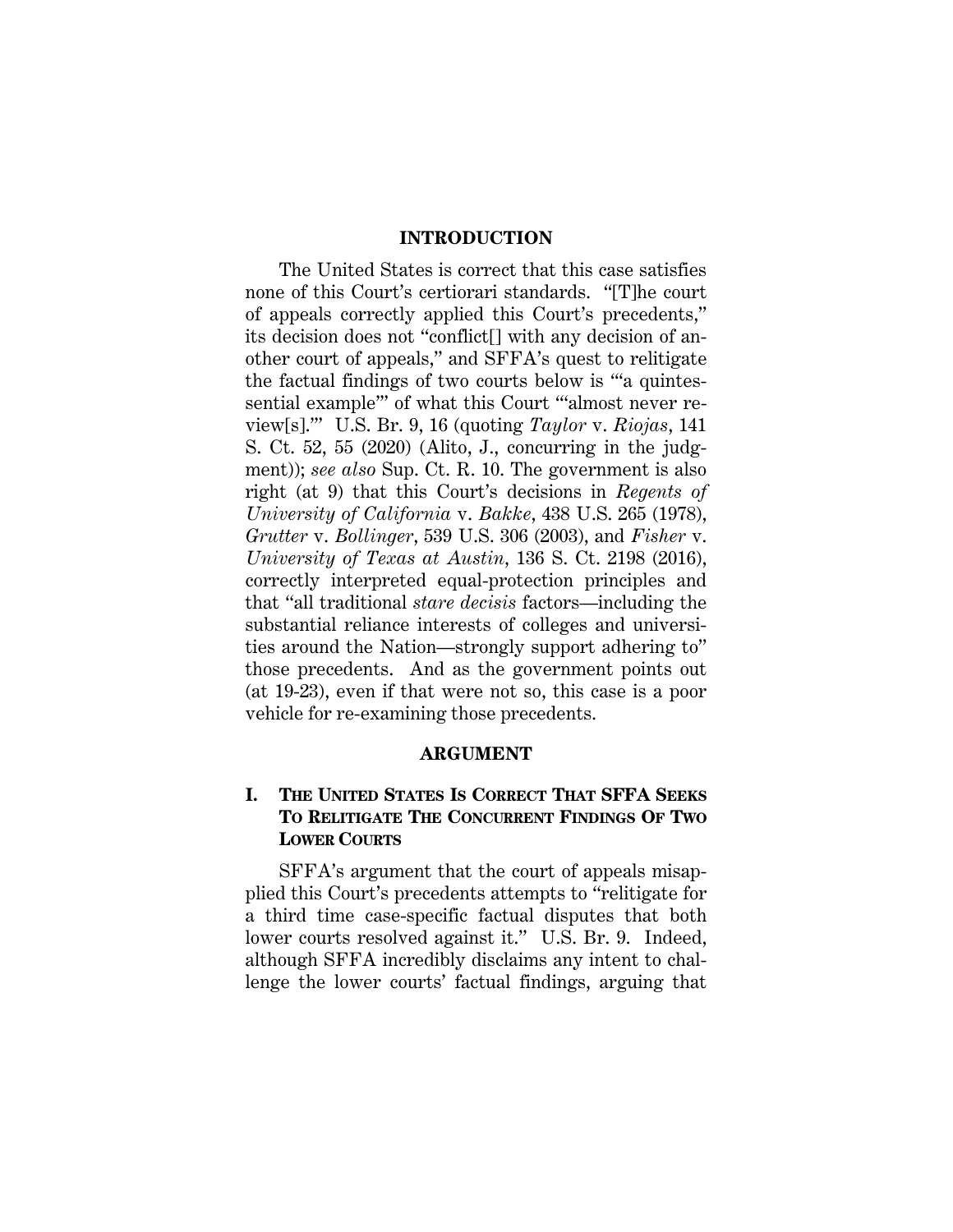this Court "need not overturn a single factual finding to rule for SFFA" on the second question presented (Reply 9-10), its challenge is irreconcilable with the evidentiary findings of the courts below in two detailed opinions following a 15-day trial. *See* Opp. 15-24. And SFFA offers no sound reason to assess the record differently—certainly not the "'very obvious and exceptional showing of error'" that this Court requires for "'review[ing] concurrent findings of fact by two courts below.'" *Exxon Co.* v. *Sofec, Inc.*, 517 U.S. 830, 841 (1996); *accord* U.S. Br. 15.

All four arguments SFFA makes challenging the validity of Harvard's admissions program under the Court's precedents are based on SFFA's distorted view of the record, which was squarely rejected by the lower courts. For example, while SFFA asserts (Reply 11- 12) that Harvard uses race as more than a mere "[p]lus" because race is "determinative" for some African-American and Hispanic applicants, it ignores the district court's key finding that Harvard considers race "in a flexible, nonmechanical way," only "as a 'plus' factor in the context of individualized consideration of each and every applicant," Pet. App. 242 (quoting *Grutter*, 539 U.S. at 334). The court of appeals similarly determined that the impact of Harvard's use of race in admissions "is less than the one at issue in *Grutter*." Pet. App. 69; *see also* U.S. Br. 11-12.

The lower courts likewise concluded that Harvard does not engage in racial balancing. *See* U.S. Br. 12-13. As both lower courts explained, "[t]he amount by which the share of *admitted*" Asian-American, Hispanic, and African-American applicants fluctuates "is greater than the amount by which the share of" those same groups of *applicants* fluctuates—which "is the opposite of what one would expect if Harvard imposed a quota." Pet.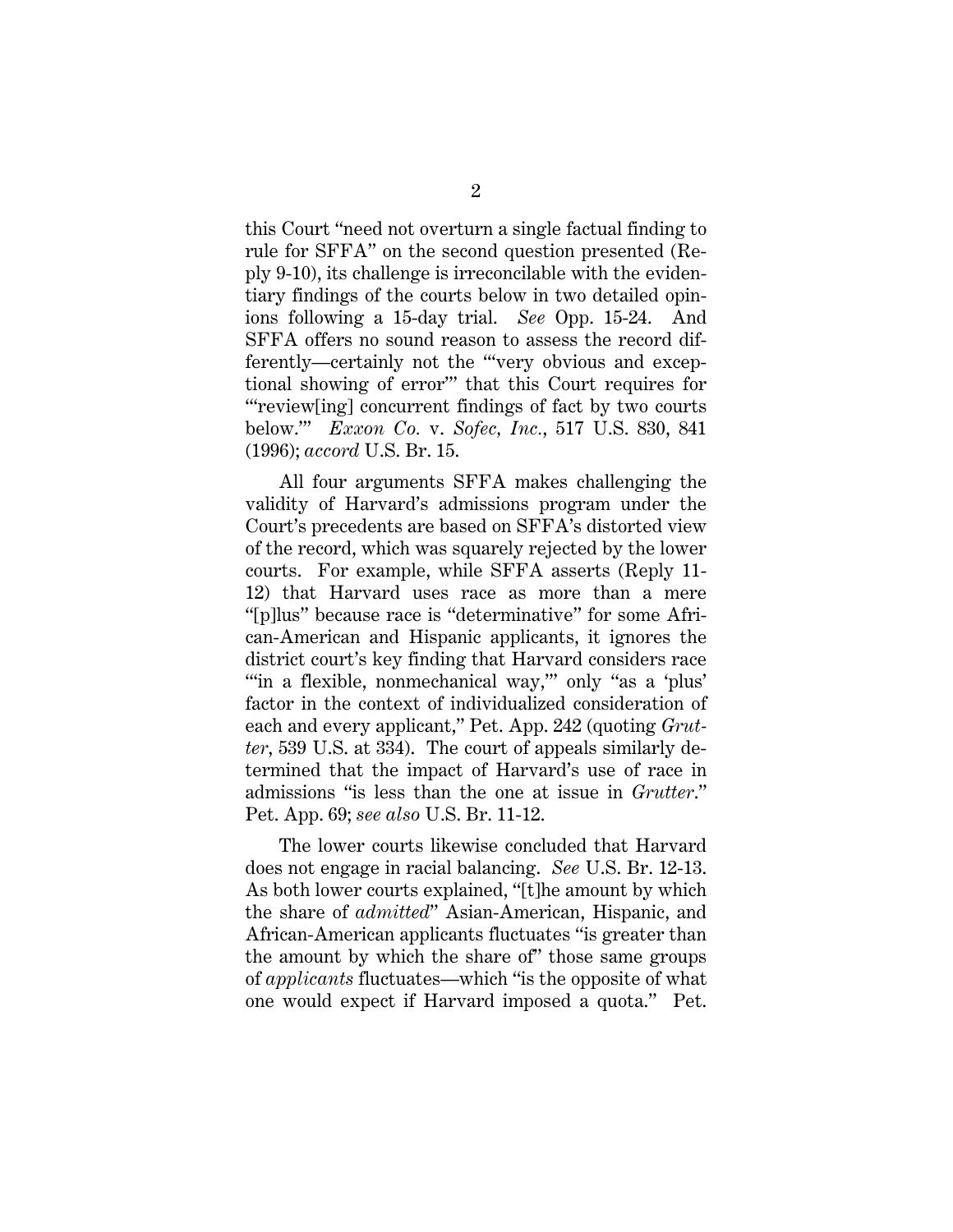App. 64; *see also* Pet. App. 204-208. And contrary to SFFA's contention that Harvard's use of one-pagers is dissimilar to the use of "daily reports" that this Court approved in *Grutter* (Reply 11), the government correctly notes (at 13) that the court of appeals found the two analogous, Pet. App. 65. *See Grutter*, 539 U.S. at 318 (approving Director of Admissions' consultation of "'daily reports' that kept track of the racial and ethnic composition of the class"). As the district court found, the evidence at trial showed that Harvard uses "onepagers" for three purposes, none of which suggests any balancing: to evaluate the effectiveness of its diversity recruitment efforts, to detect inadvertent drop-offs in the number of students with particular characteristics, and to forecast the number of admitted students likely to accept their offers of admission—a forecast that cannot be made as accurately without monitoring the racial composition of the admitted-student pool because yield rates vary by racial group. Pet. App. 135-137.<sup>1</sup>

Similarly, as the government explains (at 13-14), SFFA's argument regarding race-neutral alternatives contradicts the factual findings below. The lower courts determined that Simulation D would have "significant costs," such as diminishing African-American representation by "nearly one-third" and weakening the strength of Harvard's admitted classes by reducing students with top academic, extracurricular, personal, and athletic ratings. Pet. App. 219-220; Pet. App. 76-78. As the district court noted, moreover, "the work of the

<sup>&</sup>lt;sup>1</sup> The government states (at 3) that Harvard's "admissions officers are periodically provided with 'one-pagers.'" To clarify, only a few Admissions Office *leaders* (much like the Director of Admissions in *Grutter*) ever receive one-pagers, and only share information from them with the admissions committee "from time to time." Pet. App. 135-136; *see also* CAJA 1031:2-10.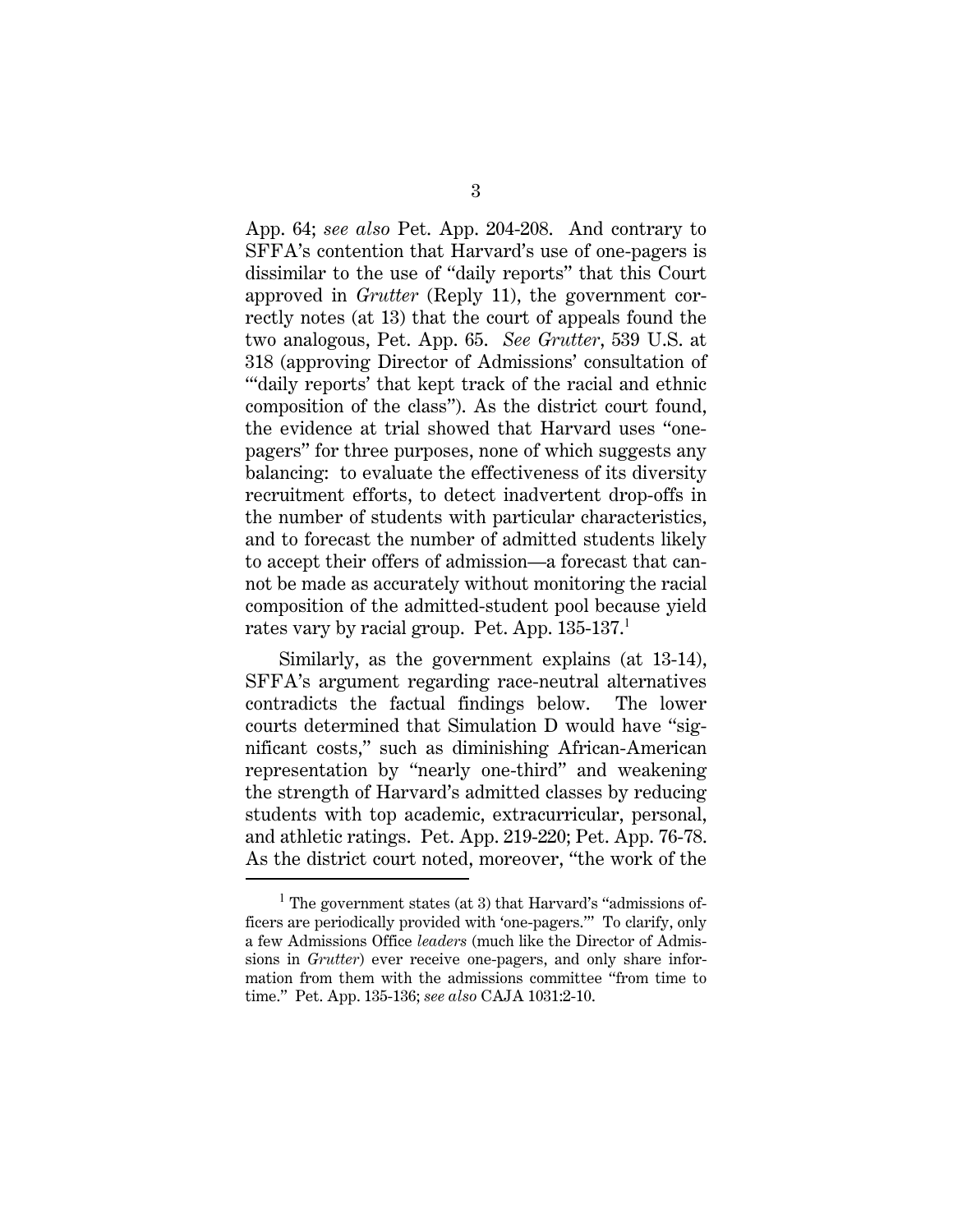experts" on "both sides" corroborated its conclusion that "Harvard has demonstrated that there are no workable and available race-neutral alternatives, singly or taken in combination, that would allow it to achieve an adequately diverse student body while still perpetuating its standards for academic and other measures of excellence." Pet. App. 220; *see also* Pet. App. 73-74 (court of appeals' similar conclusion).

Finally, the courts below found emphatically that Harvard does not intentionally discriminate against Asian-American applicants. *See* U.S. Br. 14. SFFA's contention that the court of appeals incorrectly "found no discrimination against Asian Americans even though the district court admitted that it could not 'clearly say what accounts for' the observed penalties and could not rule out 'overt discrimination or implicit bias'" (Reply 10) is deeply misleading.<sup>2</sup> As the United States recognizes (at 14), the court of appeals concluded that any statistically significant negative effect of Asian-American identity on overall admissions chances—as opposed to the personal rating alone—is "almost undetectable on a year-by-year basis even within SFFA's preferred model," and "disappear[s] entirely" in Harvard's model including more variables, Pet. App. 96. And even as to the personal rating—which is only one of six preliminary ratings considered in the early stages of the admissions process—the district court found definitively that the slight numerical disparity did not reflect intentional discrimination against Asian-American applicants. Pet. App. 245. SFFA simply ignores the district court's conclusion that, although, in theory,

 $^2$  As the government explains (at 23), SFFA "conflates" its intentional-discrimination claim with its claims regarding Harvard's use of race, even though the two are "distinct."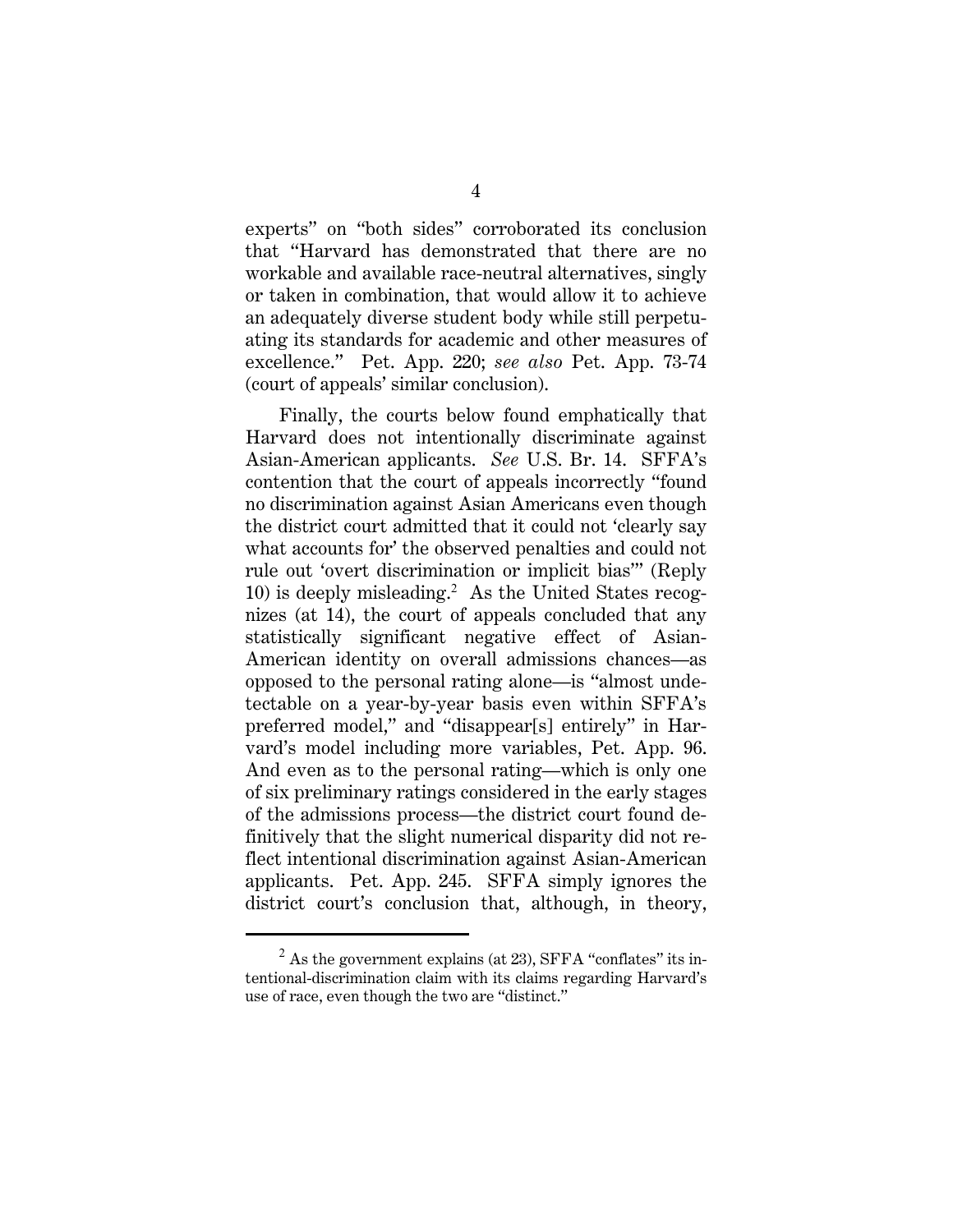"overt discrimination or implicit bias" might explain the lower personal rating, it saw "no evidence of discrimination in the personal rating save for the slight numerical disparity itself." *Id.*

In short, the government's brief confirms that there is no way for this Court to overturn the court of appeals' application of the governing precedents without unraveling the factual findings of two courts below based on an extensive trial record. The Court should not take that extraordinary step, especially when SFFA has fallen far short of making the requisite showing.

#### **II. THE UNITED STATES IS CORRECT THAT THE COURT SHOULD NOT GRANT REVIEW TO OVERRULE ITS PREC-EDENTS**

As the government explains (at 16-19), there are multiple reasons why the Court should decline certiorari on the first question presented—whether to overrule *Bakke*, *Grutter*, and *Fisher*.

Those precedents correctly held that obtaining the educational benefits of a diverse student body is a compelling interest and that admissions systems that use race as one factor among many can satisfy the stringent narrow-tailoring requirement, consistent with the Court's equal-protection precedents that SFFA cites (Pet. 23). *See* Opp. 28-31. The evidence here confirms the correctness of the Court's conclusion that the educational benefits of diversity are a compelling interest and that there is no basis to revisit that holding. Harvard's expert testified that cross-racial interactions benefit all students and society. CAJA 2773:24-2777:10; CAJA 2780:15-2781:11; CAJA 2805:9-2806:15. Harvard students and alumni of diverse racial backgrounds,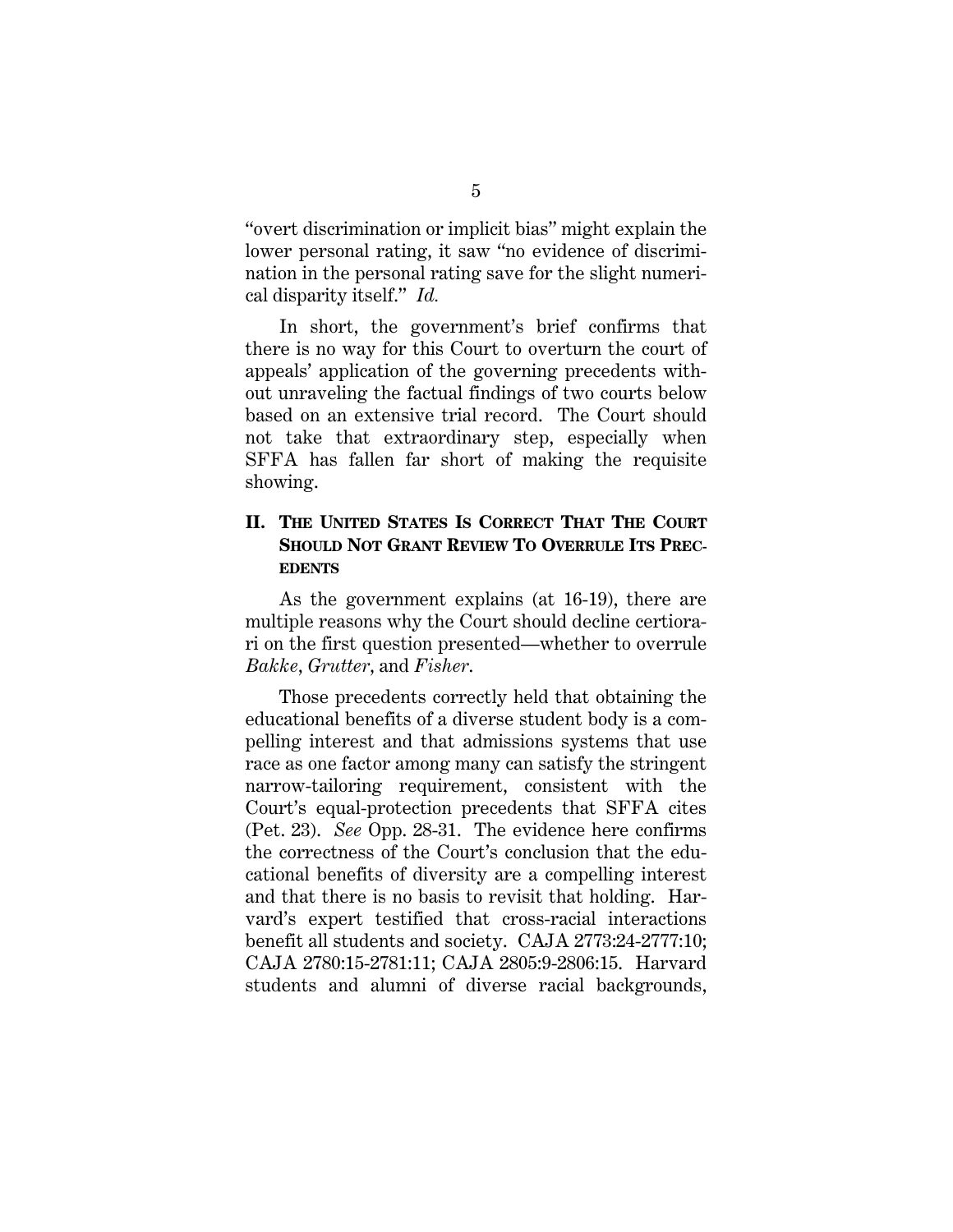including Asian-American students, also testified forcefully about the crucial impact that diversity at Harvard had on their college educations. *E.g.*, CAJA 2551:3- 2553:4; CAJA 2569:14-2572:8; CAJA 2612:12-2616:15. SFFA introduced no contrary evidence. Moreover, although SFFA challenges (Pet. 25-29) the Court's narrow-tailoring framework as too lenient, this case shows how searching that inquiry is. As explained above, both lower courts rejected SFFA's claims only after finding based on an extensive record that Harvard conducts individualized, whole-person review of each applicant and considers race only as one among numerous factors. *See* Pet. App. 68 (emphasizing Harvard's "holistic review process"); Pet. App. 242 ("Harvard's admissions program 'bears the hallmarks of a narrowly tailored plan'").

There is also no indication that this Court's precedents have proven "'unworkable'" (Pet. 29). *See* U.S. Br. 18. Unlike those instances in which the Court has reconsidered precedents that have been undermined by subsequent decisions, the Court has consistently reaffirmed *Bakke*'s approval of holistic admissions programs that consider race as one of many factors in the only challenges to such programs that have even reached this Court (*i.e.*, *Grutter* and *Fisher*). SFFA provides no evidence that universities or courts have had trouble applying *Bakke*, *Grutter*, and *Fisher*. And contrary to SFFA's contention that "*Grutter* has been disastrous, especially for Asian Americans" (Reply 9), both lower courts found that Harvard's admissions program reflecting this Court's guidance does not discriminate against Asian-American applicants. Indeed, at trial multiple Asian-American students testified persuasively that their Asian-American heritage featured prominently in their applications and was affirmatively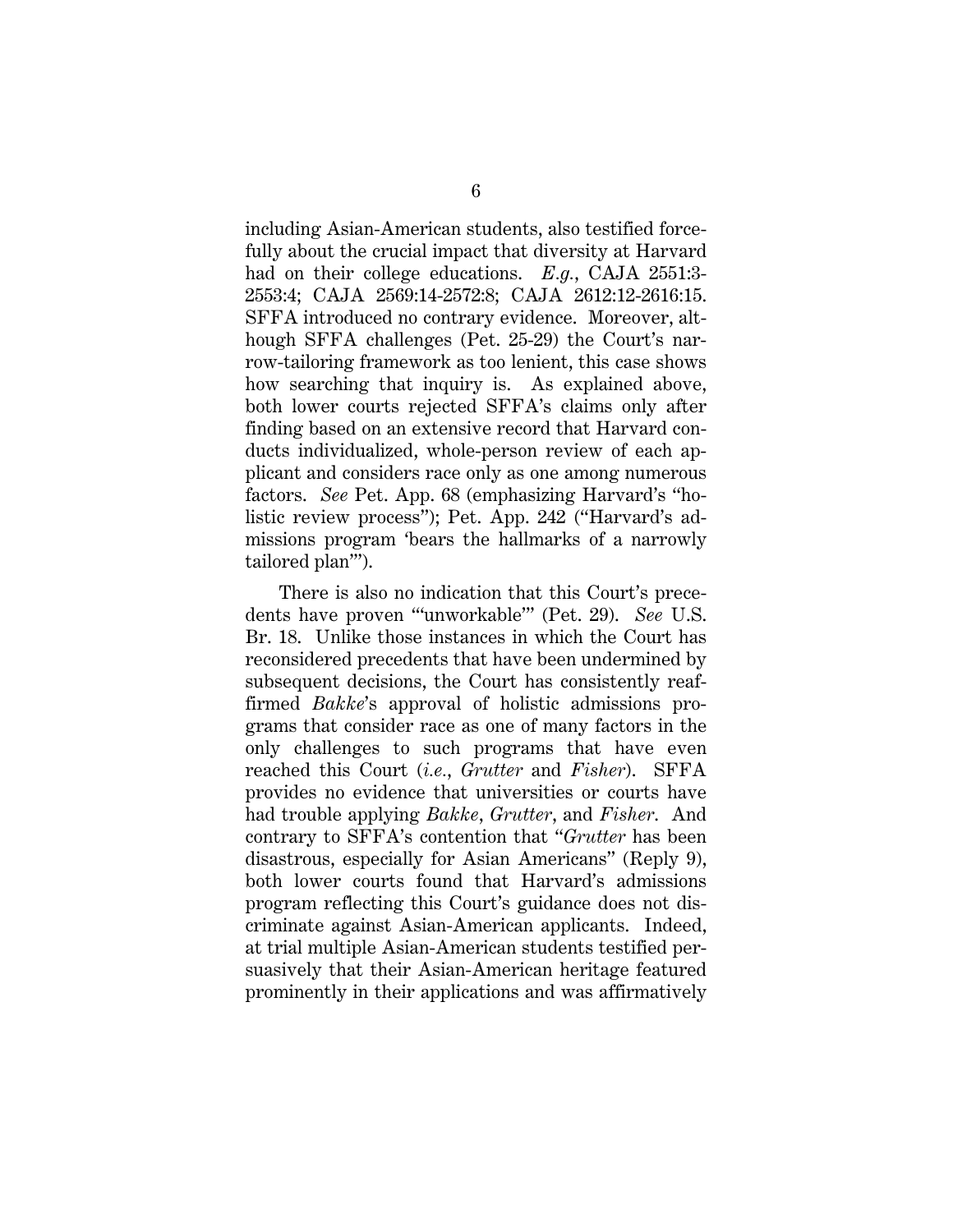valued in Harvard's admissions process. *See* CAJA 2681:6-2682:1; CAJA 2734:8-2737:19.

Moreover, *Bakke*, *Grutter*, and *Fisher* have generated significant reliance interests over the past 40 years, further counseling against certiorari. U.S. Br. 18-19. Even before *Grutter*, Justice Powell's opinion in *Bakke* had been "the touchstone for constitutional analysis of race-conscious admissions policies," with "[p]ublic and private universities across the Nation … modeling their own admissions programs on" his views. *Grutter*, 539 U.S. at 323; *see* U.S. Br. 18. *Grutter* and *Fisher* have deepened that reliance, as fifteen universities attested in their amicus brief below. *See* Brown Univ. et. al. C.A. Amicus Br. 1, 3-12 (June 15, 2020). In contrast, SFFA's argument that the constitutionality of those precedents is not "'settled'" rests on the mere fact that *Grutter* was a 5-4 decision and the dissenters there and SFFA's amici here contest the precedents' correctness (Reply 5)—facts that characterize countless precedents of this Court that have had broad impact and engendered similar reliance interests, *see, e.g.*, *District of Columbia* v. *Heller*, 554 U.S. 570 (2008); *Citizens United* v. *FEC*, 558 U.S. 310 (2010); *Obergefell* v. *Hodges*, 576 U.S. 644 (2015).

Individualized admissions systems that take some account of race as one factor among many have become part of the fabric of our society. Most Americans value racial and ethnic diversity and support programs that promote diversity on college campuses.<sup>3</sup> Reconsidera-

<sup>3</sup> *See* PEW Research Center, *More than six-in-ten say racial and ethnic diversity has a positive impact on the country's culture* (Apr. 24, 2019), https://tinyurl.com/2p9482tx; PEW Research Center, *Majorities of whites, blacks and Hispanics say racial and ethnic diversity is very good for the country* (Apr. 24, 2019), https://tinyurl.com/2p8wcn7v; *see also* Opp. 33 n.10.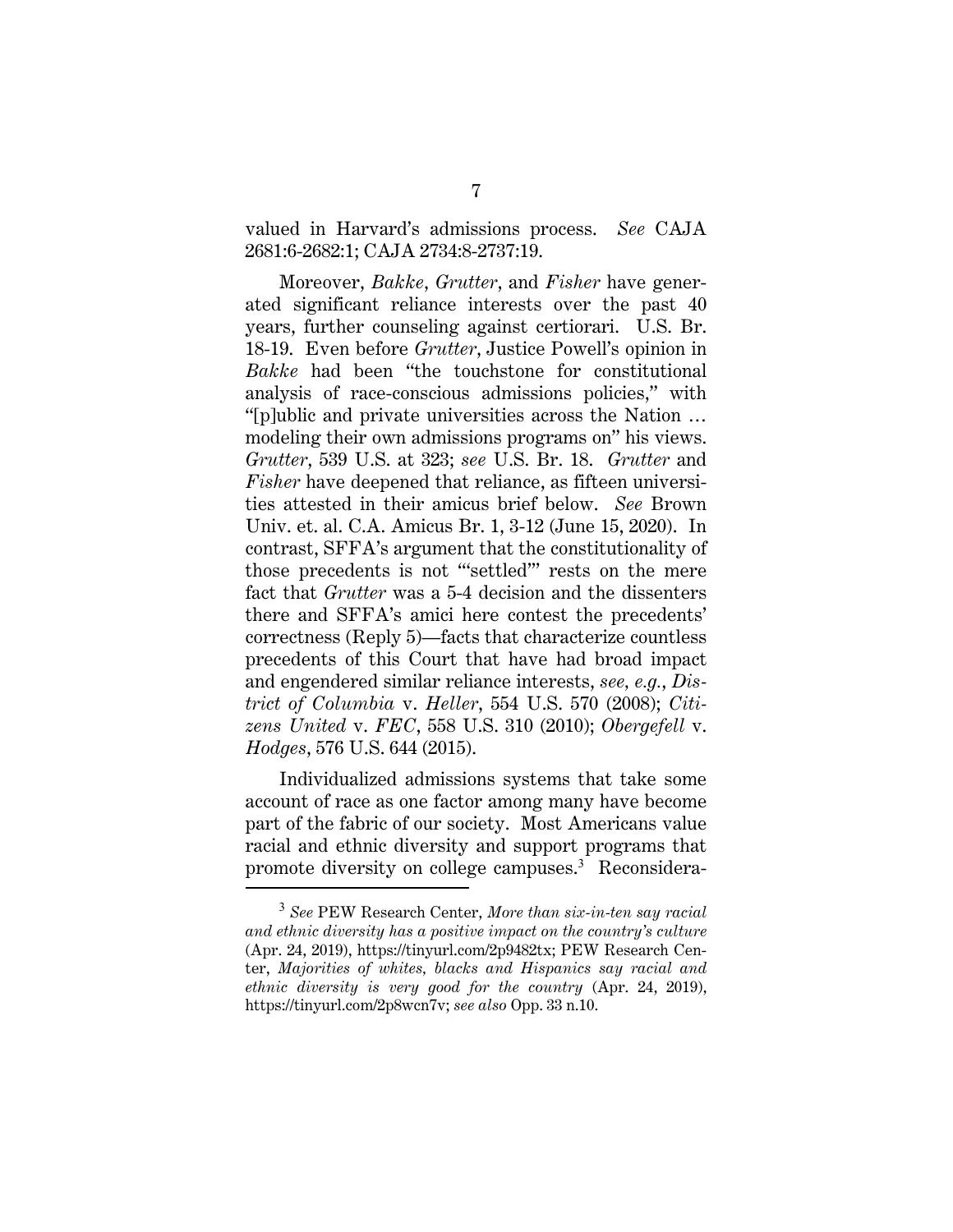tion of the Court's precedents is unwarranted and would have profound negative repercussions.

#### **III. THE UNITED STATES IS CORRECT THAT THIS CASE IS A FLAWED VEHICLE**

The government correctly notes (at 19) that this case "is not an appropriate vehicle for reconsidering" *Bakke*, *Grutter*, and *Fisher*. The government's reasons, combined with the additional context below, further counsel against certiorari.

SFFA argues (Pet. 23) that *Grutter* was wrongly decided because its "diversity rationale is … uncompelling" and "flouts basic equal-protection principles." But SFFA never challenged the benefits of diversity below and did not introduce any evidence supporting the arguments it now seeks to raise. *See* Opp. 26-27, 34. To the contrary, in its opening statement at trial, SFFA claimed to "support[] diversity on campus" and proclaimed that "[d]iversity and its benefits are not on trial here." CAJA 453:14-16; *see United States* v. *Olano*, 507 U.S. 725, 733 (1993) ("'intentional relinquishment or abandonment'" constitutes waiver). Throughout the trial, SFFA also failed to rebut the extensive record evidence regarding the educational benefits of

College students also support student-body diversity and value the learning opportunities it provides. *See* Carey et al., *It's college admissions season, and students are looking for diverse campuses*, Wash. Post (Apr. 14, 2020), https://tinyurl.com/mr28jna3; Carey & Horiuchi, *What do college students really think about diversity? We asked.*, Wash. Post (July 5, 2016), https://tinyurl.com/mr3c2hsa. For example, student surveys revealed that two-thirds of Harvard seniors "across racial and ethnic groups" consistently "report that their ability to relate well to people of different races, nations, and religions was 'stronger' or 'much stronger' than when they matriculated." CAJA 4407.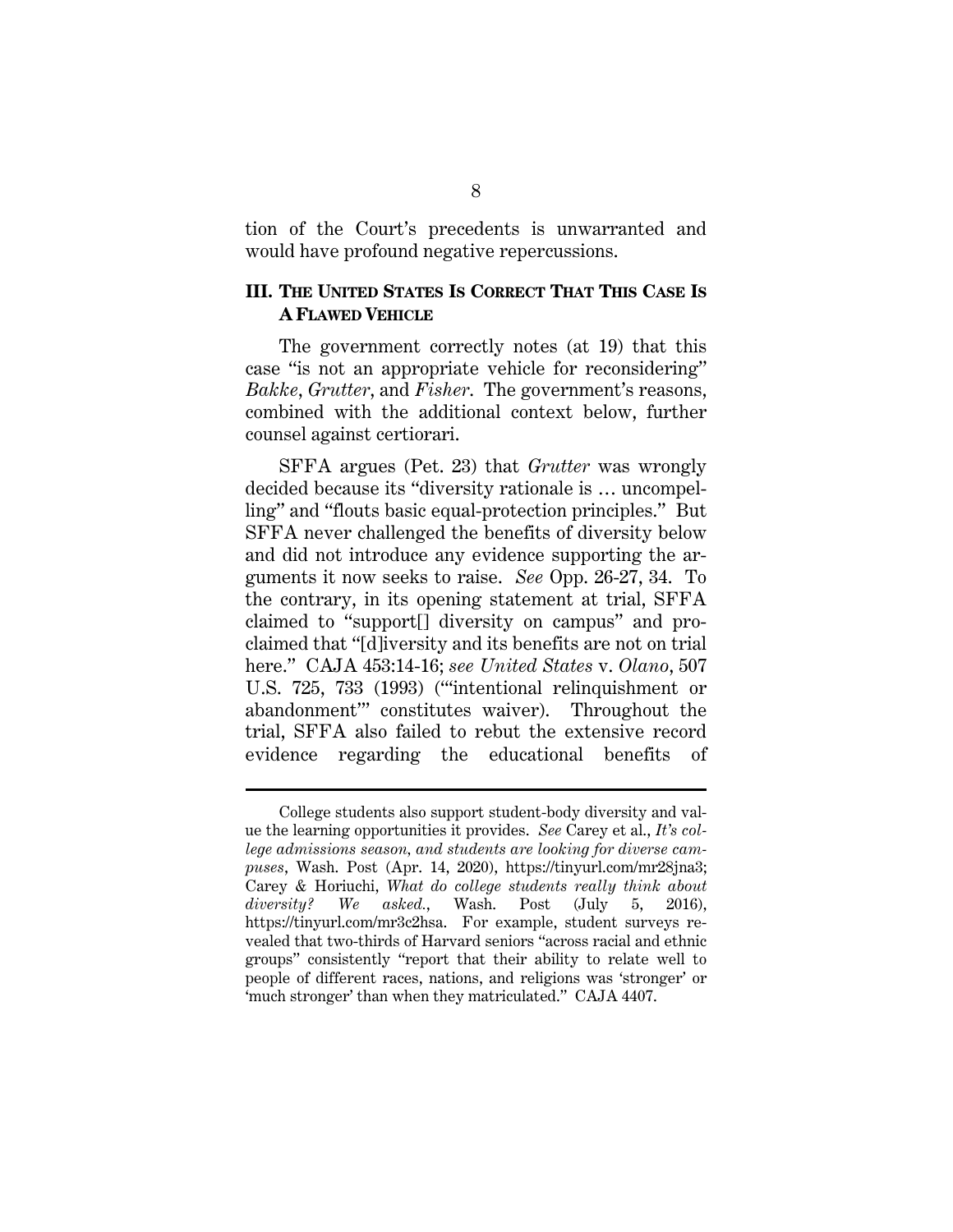diversity. *See* Opp. 33-34. Thus, in asking the Court to reject *Bakke*'s, *Grutter*'s, and *Fisher*'s conclusions that the educational benefits of diversity are a compelling interest, SFFA relies on purported evidence of intentional discrimination that two courts have squarely rejected (*supra* pp. 4-5), mischaracterizations of public opinion (*supra* pp. 7-8), and unproven anecdotes (Pet. 32; Reply 8-9; *see also* Opp. 27). Given the government's further affirmation (at 17) that genuine diversity in higher education is critical to the Nation, the lack of any evidence to the contrary makes this case a particularly bad fit for revisiting this Court's diversity rationale.

Moreover, this is not the right case to "reconsider some of the Court's most significant equal-protection precedents" because SFFA brought only statutory claims under Title VI, so the Court would have to confront whether any revision of its jurisprudence under the Equal Protection Clause could be imported into that statute consistent with Congress's intent when it enacted Title VI. U.S. Br. 21; *see also Kimble* v. *Marvel Ent., LLC*, 576 U.S. 446, 456 (2015) ("*stare decisis* carries enhanced force when a decision[] … interprets a statute"). Similarly, as the government explains (at 22), "it would be anomalous to grant review to reconsider *Grutter*" in this case because SFFA's "most heavily pressed claim"—*i.e.*, that Harvard allegedly discriminates against Asian-American applicants— "does not implicate *Grutter*'s holding." Indeed, although SFFA argues (Reply 9) that *Grutter* should be overruled *because* it has negatively affected Asian Americans (an incorrect argument on its own, *see supra* pp. 6-7), that conflates the two questions on which SFFA seeks certiorari, making SFFA's arguments for overruling these longstanding precedents dependent on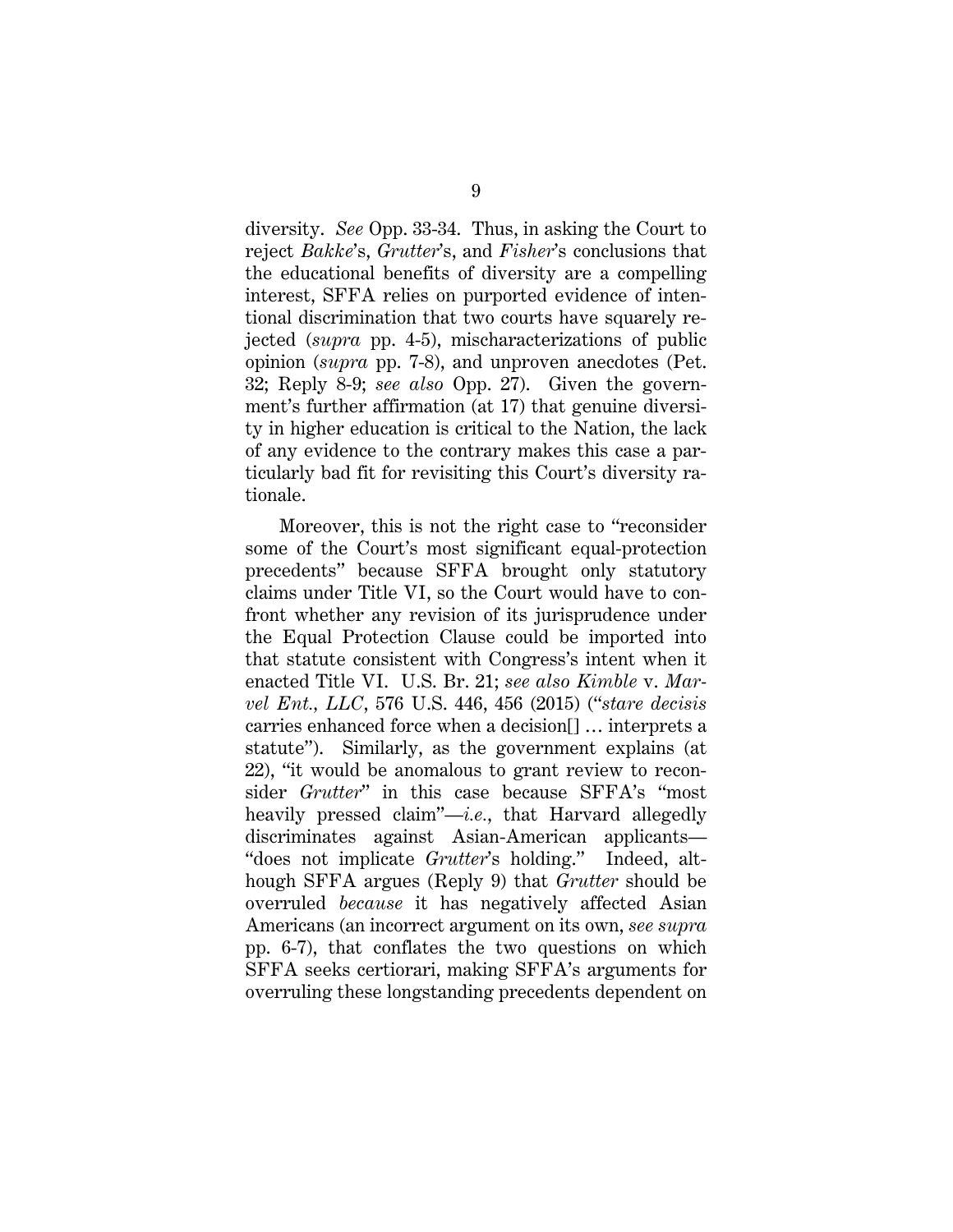its counterfactual assertions about intentional discrimination.

This case is also a poor vehicle for reviewing either question presented because, as the government notes (at 20), this Court would need to resolve "[s]ubstantial questions" about SFFA's standing before reaching the merits, none of which would independently warrant review.

Unlike *Bakke*, *Grutter*, *Gratz* v. *Bollinger*, 539 U.S. 244 (2003), and *Fisher*, which were brought by individual university applicants, this suit was brought by an organization that purports to maintain associational standing. Although the district court found SFFA had standing based on some SFFA members' experience with Harvard's admissions program, the government correctly notes (at 20) the "gap in the record" concerning whether any of SFFA's members currently has a live interest in admission. *See also* Pet. App. 336 (only thirteen members' rights asserted below).

The Court would also have to resolve whether SFFA is a genuine membership organization that can invoke associational standing. U.S. Br. 20-21. As the government explains, that factbound inquiry turns on whether the organization "'represent[s] adequately the interests of all [its] injured members.'" *Id.* at 21 (quoting *International Union, United Auto., Aerospace & Agric. Implement Workers of Am.* v. *Brock*, 477 U.S. 274, 290 (1986)); *cf. Hollingsworth* v. *Perry*, 570 U.S. 693, 707 (2013) ("Article III standing is not to be placed in the hands of concerned bystanders, who will use it simply as a vehicle for the vindication of value interests") (quotation marks omitted). Yet SFFA's efforts are directed by individuals with no personal stake in the outcome. The record reveals no meaningful role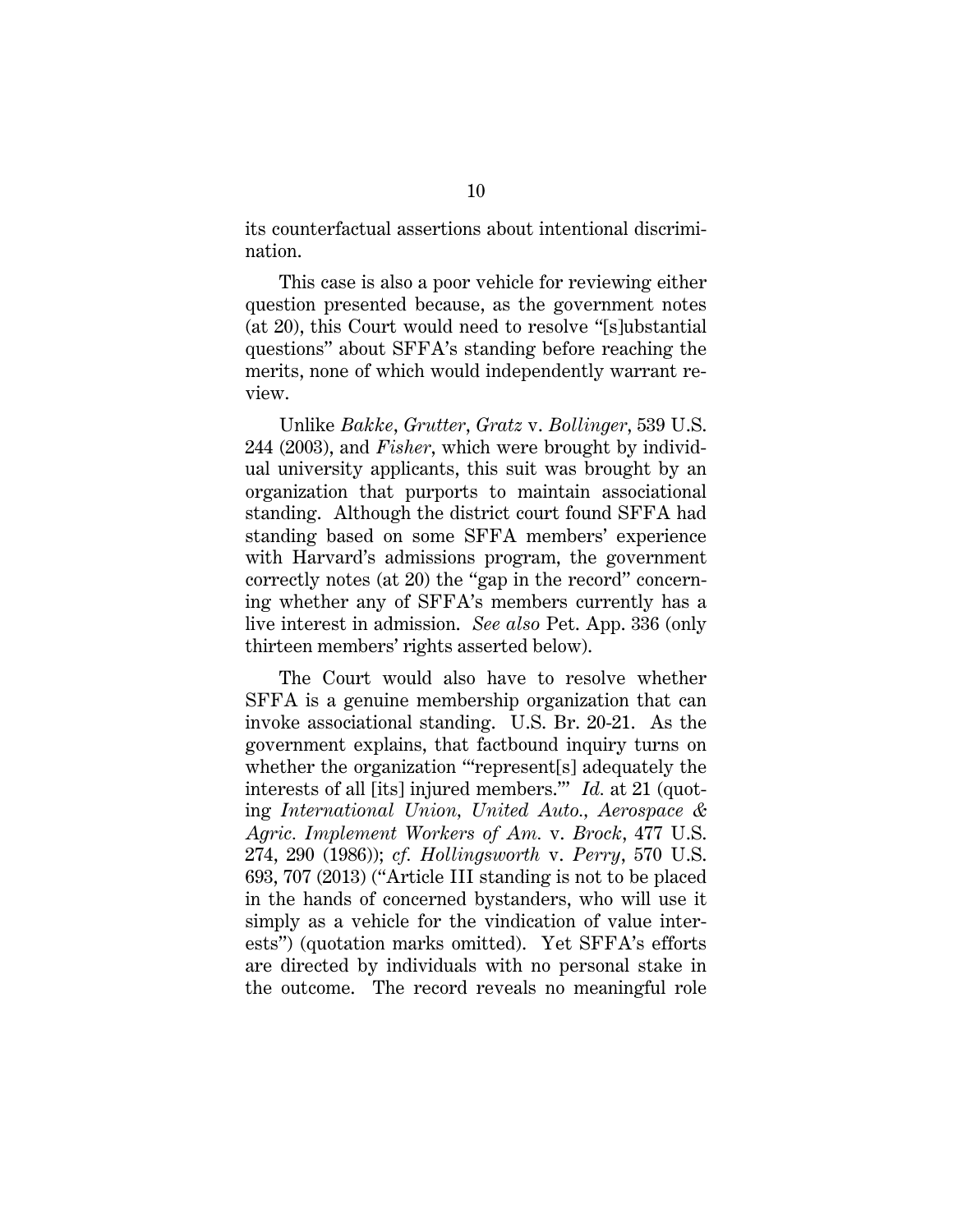played by any of SFFA's purported members, much less those with "standing to sue in their own right," *Hunt* v. *Washington State Apple Advertising Commission*, 432 U.S. 333, 343 (1977). SFFA's members lack power, for example, to choose the organization's officers or vote on its priorities, and the sole memberselected director can always be outvoted by the four leadership-elected directors. CAJA 338-344. Nor do SFFA's members have any meaningful involvement in funding the organization: Although SFFA has claimed to have roughly 20,000 members (Pet. App. 10), it received just \$730 in dues in 2015 and 2016—less than .04% of its total revenues. *See* CAJA 356; CAJA 379. Those facts distinguish this case from the sole decision of this Court that SFFA cites (Reply 4)—*Parents Involved in Community Schools* v. *Seattle School District No. 1*, 551 U.S. 701 (2007)—in which the Court decided a challenge to use of race in school assignment plans brought by a membership organization.<sup>4</sup>

#### **CONCLUSION**

The petition should be denied.

<sup>&</sup>lt;sup>4</sup> Unlike SFFA's diffuse and disconnected membership, which includes "[a]ny individual who seeks to support the purposes and mission of" SFFA, CAJA 338, the organization in *Parents Involved* "reported a membership of fewer than 50 individuals, who were parents of children enrolled or who wished to enroll" in the public school system at issue, Respondent Br. 11 n.11, *Parents Involved in Community Schools* v. *Seattle School District No. 1*, No. 05-908 (U.S. Oct. 10, 2006).